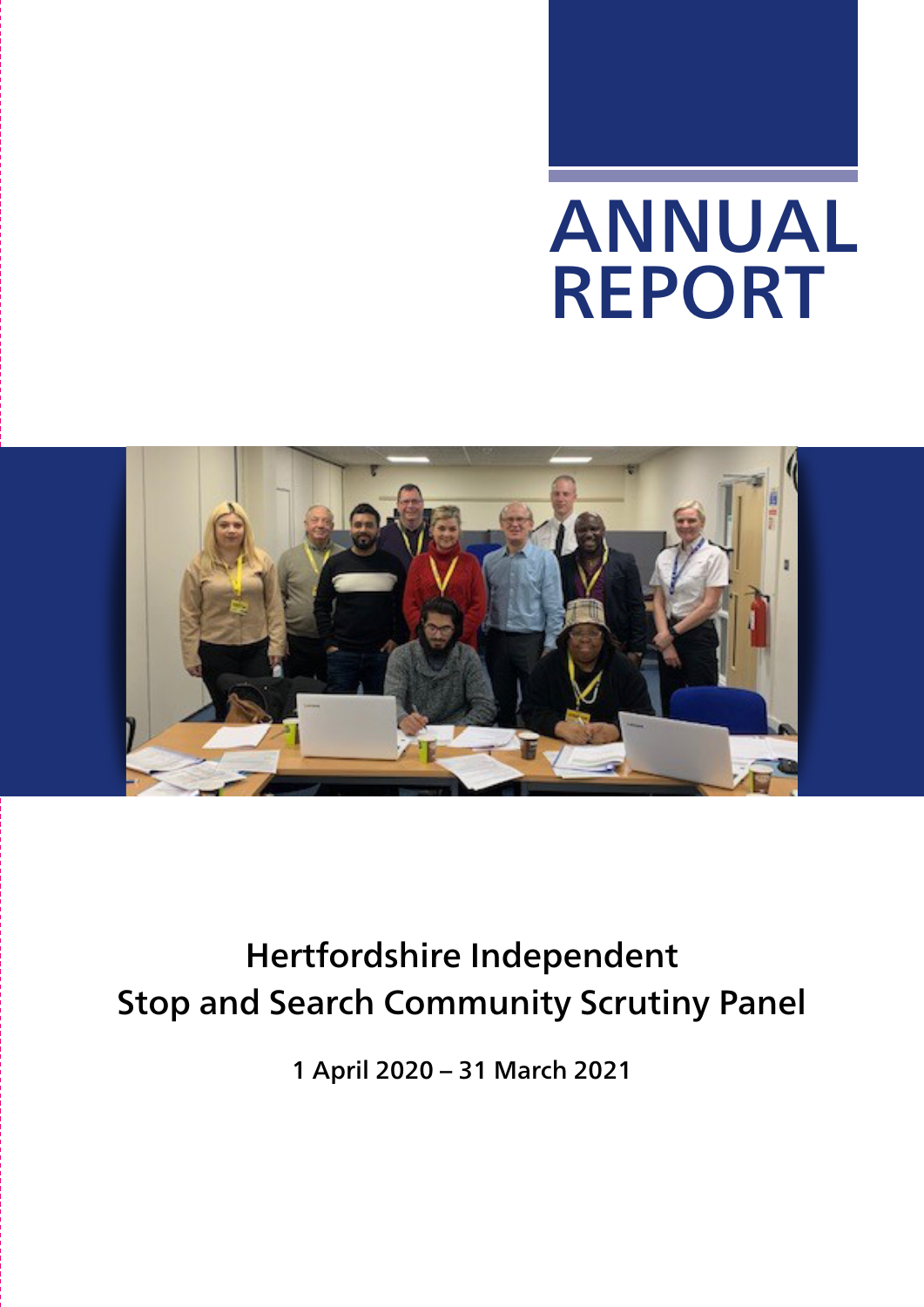#### Purpose of the report **1** Purpose of the report Chair Foreword 2

This report provides a summary of the work undertaken by the Hertfordshire Independent Stop and Search Community Scrutiny Panel, hereinafter referred to as 'the Panel', between 1 April 2020 and 31 March 2021.<sup>1</sup>

It is the role of the Panel to scrutinise the actions of Hertfordshire Constabulary in relation to stop and search, to ensure transparency and enhance public confidence in the constabulary's ethical and lawful use of stop and search powers.

This report reflects the exercise of the Panel's scrutiny function, including the random sampling of stop and search records, summary data, bodyworn camera footage (BWV)<sup>2</sup> and Section 60 authorisations<sup>3</sup>. It also considers the Panel's development in its role and outlines the Panel's next steps for 2021/22, in order to continue improving external scrutiny measures.

I am delighted to have recently been elected as Chair of the Hertfordshire Independent Stop and Search Community Scrutiny Panel. My first welcome duty is to thank Jeffrey Burke for agreeing to continue in the role last year, and steering the Panel through these unprecedented times. His steady hand on the tiller has enabled the Panel to continue to fulfil its role, namely to provide independent scrutiny of police performance, and to ensure lessons learned are shared with the constabulary to secure further improvements and to embed good practice. Stop and Search serves to both protect the public and to prevent crime and must be used fairly and appropriately. The Panel considers its impartial scrutiny and challenge vital to ensure that the communities of Hertfordshire continue to have confidence in the work of the police.

I would also like to take this opportunity to welcome the Panel's new members and to thank the entire Panel for its remote, flexible work this past year. It has embraced technology and new ways of 'virtual' working. It has continued to study and evaluate the data in a determined and resolute way. It is very pleasing to note that the current Panel at 19 members is the largest it has been since its inception in 2015 and that the more diverse ethnic, gender and age mix has facilitated robust, focused and challenging data scrutiny. The larger Panel has meant that it was able to review more records than last year despite the slightly reduced number of meetings due to the pandemic. The attendance of the chief inspector or inspector from the relevant area continues to allow the Panel further opportunity to question the data in depth. The Panel has also reviewed two Section 60s and once it is able to meet again in person will resume its scrutiny of BWV footage.

<sup>2</sup> Body Worn Video is camera footage that refers to video captured by cameras worn by police officers. In face to face meetings the panel review BWV. Due to the Covid-19 pandemic all meetings have been held virtually over the past year; as such no BWV footage has been viewed.

<sup>3</sup> Section 60 of the Criminal Justice and Public Order Act 1994. This power gives officers the right to search individuals within a specified locality, without any grounds for suspicion, in circumstances in which incidents involving serious violence may take place.

The Panel is robust in its monthly review of the stop and search data and it continues to ask incisive and probing questions about the officer narrative of why a member of the public has been stopped and searched. The Panel has seen some excellent examples which are always fed back to the Local Policing Team chief inspector present. However, it must be acknowledged too that there has been a slight decline in the Panel's overall confidence in the reports. This could be due to the greater amount of records reviewed or indeed that there has been a large influx of new police recruits who are still honing their descriptions.

Over the past year, data analysis has continued to pose questions and challenges relating to disproportionality and the decline of the positive outcome rate. The picture for both these areas varies across Hertfordshire and the Panel continues to strive to find reasons behind these emerging patterns. It is pleasing to note that our questions/review are now being added to the internal review that the constabulary is itself conducting. A huge thank you must again be paid to the constabulary's data team who continue to respond in a positive way to the Panel's requests for more data and varied data. The data we have reviewed during the pandemic has highlighted a change in outcomes and going forward this will be another variable for the Panel to consider and challenge.

Finally, the Panel would like again to thank the staff at the Police and Crime Commissioner's office for the assistance they give, and in particular to Inspector Nicki Dean for her guidance, honesty and openness.

#### Marianne Murphy

Chair of the Hertfordshire Independent Stop and Search Community Scrutiny Panel

<sup>1</sup> The Panel meet every month to review the preceding month's activity and therefore, this report covers the Constabulary's stop and search activity from 1 March 2020 to 28 February 2021. Data for March 2020 and April 2020 are contained in the report, however due to Covid-19 the Panel were unable to meet to complete any dip sampling of stop and search records from these months.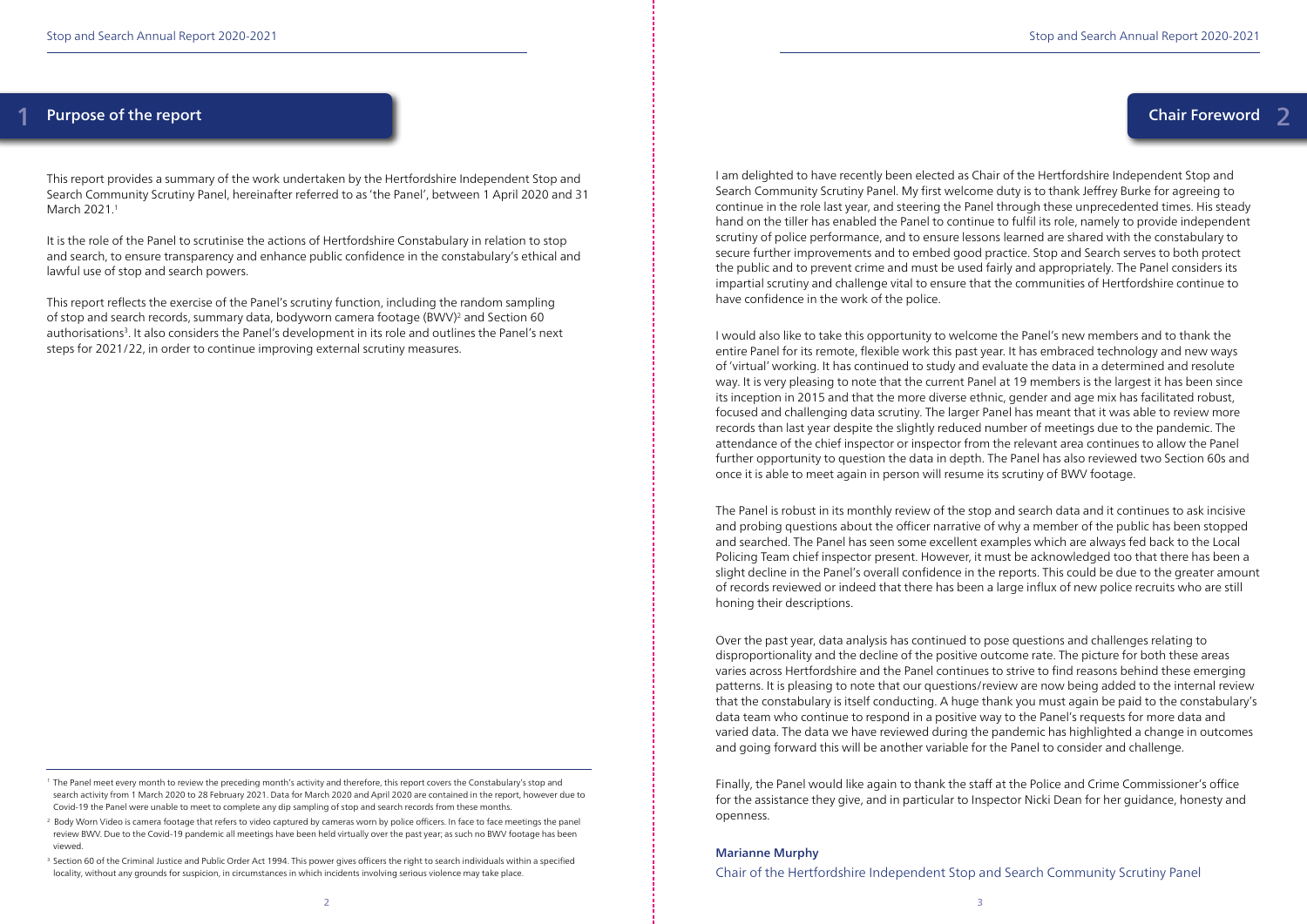#### Police and Crime Commissioner's Foreword 3 Police and Crime Commissioner's Foreword **1996 and Crime Constabulary's Foreword** Allen Accounts and Crime Constabulary's Foreword Allen Accounts and Crime Constabulary's Foreword Allen Accounts and Crime Constabulary's

The Hertfordshire Independent Stop and Search Scrutiny Panel was first established in 2015, and I am pleased to see that Hertfordshire has maintained a strong scrutiny Panel over the past six years, with the current Panel being the largest in number and most diverse since the Panel's inception. The Panel of volunteers continue to dedicate their time each month to providing a vast amount of valuable feedback and scrutiny to the constabulary. Over the last year the Panel have adapted to carrying out this scrutiny virtually and I am incredibly grateful for the time, effort and diligence that has continued to be shown.

Stop and search remains a valuable tool for the police to protect the public, not only in solving crime but also helping to prevent crime. The power to search is coercive however, and must always be used fairly, ethically and with just cause. It is the role of the Panel to provide independent scrutiny of police performance. This independent scrutiny should give the public greater confidence that the police are discharging their powers proportionately, legitimately and ethically. That fairness and integrity sits at the heart of modern policing and this panel helps to provide that useful challenge and temperature check.

This year the Panel managed to increase the number of records they dip sampled and provided feedback on 432 records reviewed, 31% more than the previous year. This has enabled the Panel to identify key learnings and trends to feedback to the constabulary. The report notes a disappointing decline in the stop to arrest ratio this year, averaging 10.6%. The positive disposal rate has also seen a decline. Whilst confidence is still relatively high this has also seen a slight reduction.

I am pleased to see the Panel have raised their concerns about disproportionality to the Coercive Powers Board. I believe that if we really want to understand why disproportionality exists and what we can do about it, we need to invest in some detailed research. Having recently been elected for a third term as PCC for Hertfordshire, I will be looking to fulfil my manifesto commitment to work with Hertfordshire's Independent Stop and Search Scrutiny Panel to commission and fund a significant research project to see whether there is evidence that the tactic is being deployed on a disproportionate basis in Hertfordshire.

Looking ahead to the next year, I am interested in hearing more from those in Hertfordshire who have experience of being stopped and searched, and engaging those with lived experience in the scrutiny of this power. I will also increase the scrutiny of body worn video footage and ensure that a suitable sample size can be reviewed in order to make observations and recommendations.

The Panel has identified a number of recommendations in this report. This includes raising public awareness of the scrutiny Panel, and continuing to monitor positive disposal rates and disproportionality, with a view to seeing an improvement in the data or legitimate explanations provided. I strongly support and endorse the Panel to do so and look forward to hearing the outcomes from their reviews. I will use the findings from their reviews to inform my regular meetings with Chief Constable Charlie Hall.

David Lloyd Hertfordshire Police and Crime Commissioner The public has a right to expect that the police will protect them and that we will do so by using our powers effectively and fairly. Stop and search is one of the most intrusive and contentious of all police powers and whilst it can be a valuable tool to fight crime, our use of it goes to the very heart of police legitimacy. In other words, whether stop and search is used appropriately, ethically, fairly, judiciously and respectfully is central to the British model of policing by consent. This includes whether the power is used disproportionately – in differing proportions on different ethnic groups – and, if it is, whether there is compelling evidence to justify it. Stop and Search disproportionality is a national issue for the police service and whilst levels of disproportionality in Hertfordshire are lower than many other areas, levels of stop and search are still higher for some ethnic groups, particularly black people, when compared with the resident population.

Hertfordshire's Independent Stop and Search Scrutiny Panel provides highly valued feedback to the Constabulary at strategic, tactical and operational levels. It helps us to understand better how stop and search is carried out across the county but also, at an individual level, how officers approach and record stop and search encounters. This includes whether their justification or 'grounds' appears appropriate and sufficient. It enables feedback to be given to officers and their supervisors, supporting learning where we don't get things right. And, in turn, the feedback helps the Constabulary in understanding whether there are apparent reasons for disproportionality. The Constabulary continues to strive to understand better disproportionality, and has commissioned further detailed analysis.

As in so many other ways, the pandemic has had an impact on the police's use of Stop and Search. During the first lockdown period, Stop and Search numbers increased compared with the same months in 2018 and 2019. Reasons include more reports from the public of suspicious, anti-social or COVID-19 related incidents in public areas and because there was much lower 'footfall' overall, officers were able to more easily distinguish and assess behaviour worthy of further investigation, sometimes leading to grounds to Stop and Search. That said, the positive outcome rate has fallen a little this year (albeit Hertfordshire's arrest rate for the year ending 31 March 2020 was the 4th highest of all forces), as have the Panel's confidence levels. These are issues that the Constabulary is focused upon and an updated officer training programme is soon to be rolled out. We are also seeking to expand the way in which those subject to Stop and Search can quickly and easily provide feedback themselves, alongside the community complaints trigger and in addition to the existing complaints procedure.

On behalf of the Constabulary, I would like to thank all Panel members for their commitment, feedback and insight and, in particular, the coordination and leadership of outgoing Chair Jeffrey Burke and new Chair Marianne Murphy. I look forward to their ongoing feedback and re-commit to supporting the Panel's work and recommendations.

#### Chief Superintendent Geoff Camp

Chair of the Hertfordshire Constabulary's Coercive Powers Board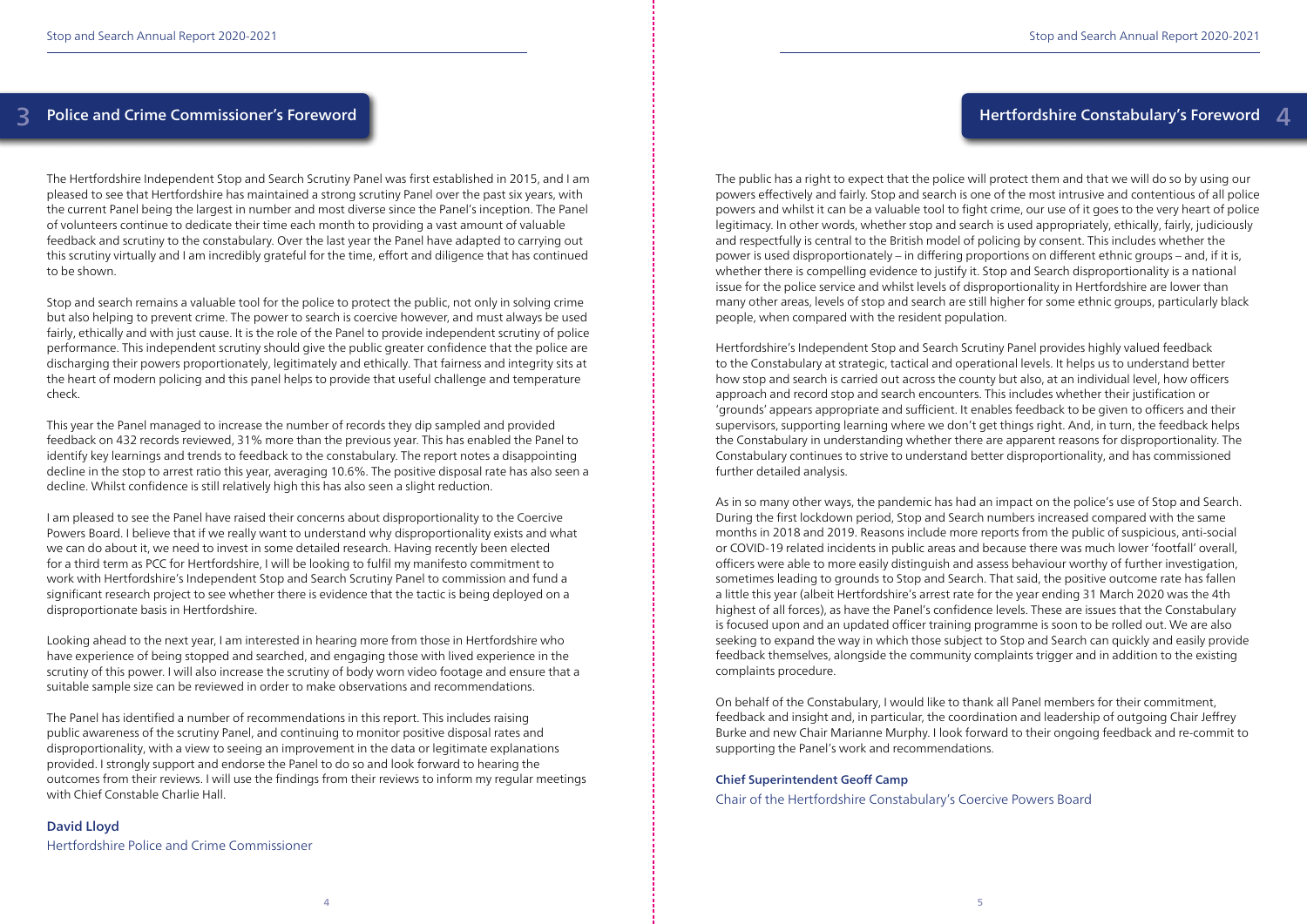#### Key Findings

- $\cdot$  There has been a steady reduction in the stop to arrest ratio since 2017/18, declining from 18.5% to 17.5% in 2018/19 and to 13.5% in 19/20. This has been further pronounced during 2020/21 with the arrest rate now sitting at 10.6%4. National data for England & Wales is not yet available for 2020/21, however nationally a declining arrest ratio has been seen since 2017/185.
- $\bullet$  Overall the positive outcome rate for the county declined from 26.2% to 23.5%. However, the picture varied across individual Community Safety Partnerships (CSPs) with Hertsmere, St Albans, Three Rivers and Welwyn Hatfield seeing an increase in positive outcome rates with the remaining six CSPs observing a decline.
- v Hertsmere had the highest positive outcome rate (for all search types) of all CSPs at 29.6%.
- $\cdot$  Watford and Stevenage observe the lowest positive outcome rates with over 80% of the searches in those areas during the past 12 months leading to no further action.
- $\bullet$  This year 432 stop and search records were dip sampled out of a possible 9486 (4.6 %)<sup>6</sup>. This is the highest number of records reviewed by the Panel since 2016/17 and is a 31% increase on the number of records reviewed the previous year.
- $\cdot$  The Panel's position of confidence with records dip sampled remains high, now at 72.2%, with 22.2% marked as not confident and 5.6% classified as unsure. This is a decline compared to the previous year where the Panel were confident in 87.7% of records.
- $\cdot$  In total there were 79 records that the Panel found they were not confident in. Of these records, 78.5% were for individuals of white ethnicity, and 19% were individuals of black or Asian ethnicity<sup>7</sup>. Of those records, 82% resulted in no further action.
- $\bullet$  The Panel continues to hone in on disproportionality and seeks to understand more about how it is affecting various socio-economic and ethnic groups across the county. Open dialogue and challenge have continued with the constabulary.

#### Summary 5

<sup>8</sup> In 2014 Her Majesty's Inspectorate of Constabulary (HMIC) reported that 27% of the stop and search records they examined did not grounds do not include personal appearance. A police officer cannot lawfully stop and search an individual because of their age, ethnicity,

\* To resume the scrutiny of BWV footage from stop and search incidents. Ensuring that a purposeful sample size is reviewed which will include individual and group searches.

\* To identify areas of focus for deep dives and provide constructive feedback to the constabulary on the findings and any learning. These areas could include group searches, searches of those under 20 years old and a focus on those areas with the highest proportion

• Continue to monitor positive disposal rates and disproportionality with a view to seeing an

\* Review the College of Policing guidance on scrutiny Panels to assure ourselves that we are

Review the role of Vice Chair to include the role of data Champion in order to support the

 $\bullet$  The Panel would like to see a reduction in the number of copy and paste records the Panel

- 
- \* Raise the public's awareness of the scrutiny Panel through effective and regular engagement with community groups across the county.
- of searches that resulted in no action.
- improvement in the data or legitimate explanations provided.
- following best practice.
- Panel further in its data scrutiny.
- are recording within the sample they review each month.
- 

 $\bullet$  To further the opportunities for constabulary officers and sergeants to observe the workings of the Panel and their dip sampling to enhance their understanding of the public's view.

#### Recommendations for the year ahead

#### Background

In 2014, the Home Secretary introduced a package of reforms (Best Use of Stop and Search Scheme) in response to concerns about police compliance with the Police and Criminal Evidence Act (PACE) 1984 Code of Practice  $A^8$ . It was intended that the reforms should contribute to a significant reduction in the use of stop and search; more intelligence led stop and searches; and improved stop to arrest ratios.

The reforms included measures to allow stop and search records to be scrutinised by community representatives through independent external scrutiny. Hertfordshire Constabulary signed up to the Best Use of Stop Search Scheme (BUSSS) in August 2014, recognising the need to ensure better scrutiny of stop and search and compliance with PACE 1984 Code of Practice A. Hertfordshire Constabulary also recognised that independent scrutiny and oversight was needed and approached the Office of the Police and Crime Commissioner (OPCC) to ask if an external independent scrutiny panel could be set up as they genuinely believed that community scrutiny would be beneficial. It followed in November 2014 that the OPCC undertook scoping work to see what models of external scrutiny were in place in other forces/PCC offices and build a panel for Hertfordshire.

<sup>&</sup>lt;sup>4</sup> A positive outcome for a stop and search does not have to result in an arrest.

<sup>5</sup> Source: https://assets.publishing.service.gov.uk/government/uploads/system/uploads/attachment\_data/file/935355/police- powersprocedures-mar20-hosb3120.pdf

<sup>6</sup> Dip sampling took place during ten meetings across the year. This was due to the April and May 2020 meetings not taking place due to Covid-19 restrictions.

<sup>7</sup> Unknown ethnicity equated to 2.5%.

contain reasonable grounds to search people, even though many of the records had been endorsed by supervising officers. Reasonable style of clothing or hairstyle etc. There is no such thing as a 'voluntary search'. If you are stopped and searched, the police officer must follow the correct police procedure.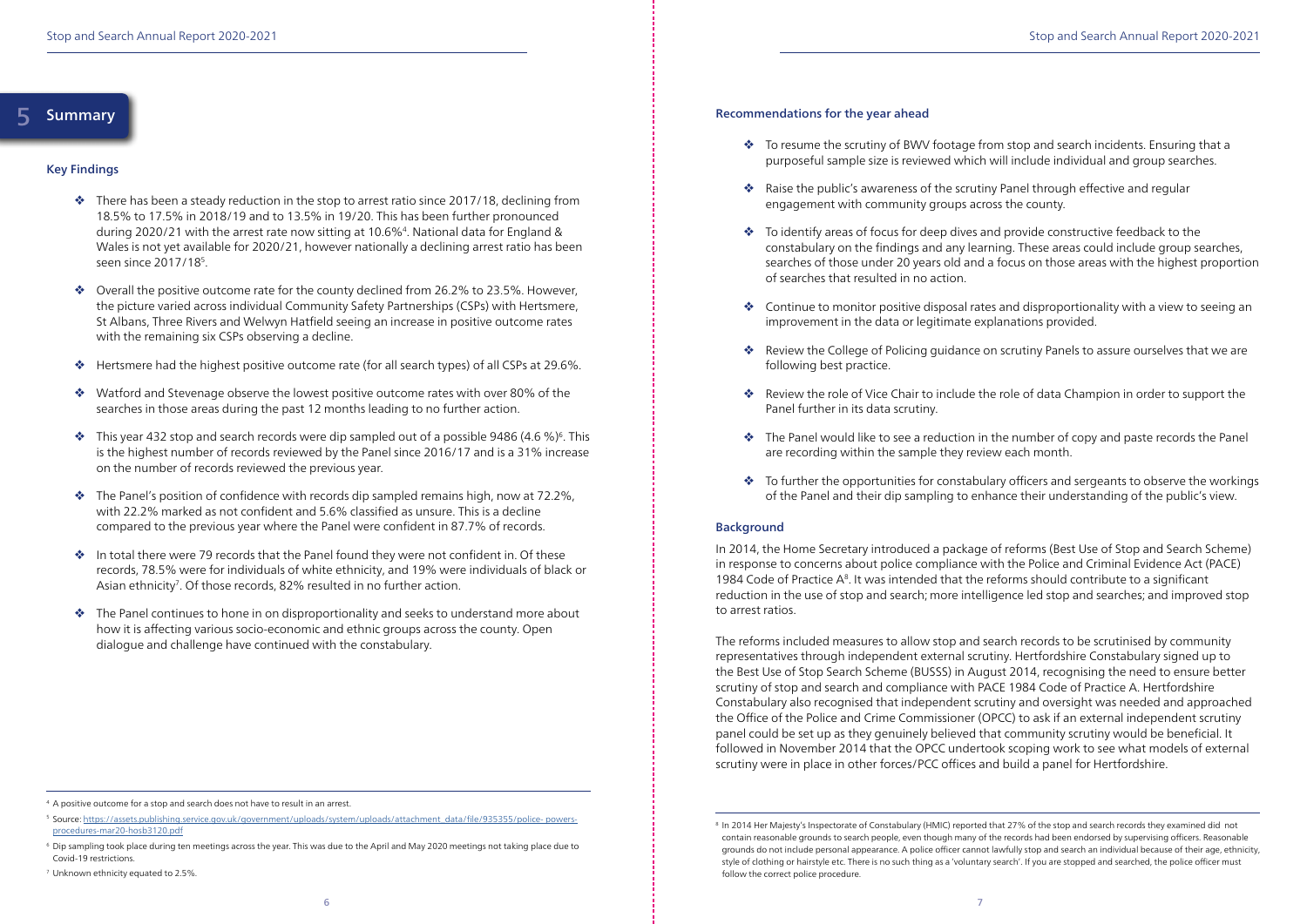#### Meetings

Terms of Reference (ToR) are in place to guide the Panel and are reviewed annually<sup>12</sup>. This ensures that the role of the Panel and the way in which it operates is kept up-to-date.

A chief inspector or inspector from Hertfordshire Constabulary's Crime Reduction & Community Safety department attends all meetings so that operationally specific questions can be asked directly by members. In addition, the chief inspectors of each district are invited to attend meetings during which stop and search records and BWV footage from their areas are reviewed. They are accountable for any issues and concerns identified which are linked to their district area.

The Panel meets monthly to review the preceding month's activity and therefore, this report covers its activities between 1 April 2020 and 31 March 2021, correlating to the constabulary's stop and search activity from 1 March 2020 to 28 February 2021.

Panel meetings have evolved since their inception and although there is an established process, the group is open to adaptation as its work progresses. Currently, at each Panel meeting, following the usual standing items (welcome, apologies, minutes and actions), members will engage in a variety of scrutiny exercises. These include; the dip-sampling of stop and search records, the review of monthly summary data and the scrutiny of BWV footage, Section 60 authorisations and complaints.

#### The dip-sampling of stop and search records

During meetings members will split into small groups (2-4), and will review a random selection of the stop and searches which have taken place in the preceding month in Hertfordshire. Each group is allocated a portion (e.g. 1-25, 26-50 etc) of the spreadsheet from which they randomly select individual cases for review. They will record their conclusions for each record on a feedback form, which enables them to comment on whether they were confident, not confident or in doubt as to whether the officer had sufficient grounds to justify a stop and search. Following each meeting, the feedback forms are typed up and provided to the constabulary's lead officer for follow-up with supervisors and officers.

Wherever possible, the Panel seeks to reflect the demographics within Hertfordshire. The gender breakdown of the Panel is 42% male and 58% female<sup>10</sup>.

#### Monthly summary data

- $18-30$  years  $-21%$
- $31-40$  years  $-21%$
- 41-50 years  $-5%$
- $50 60$  years  $-21%$
- 61 years and above 32%

The self-defined ethnicity of Panel members is<sup>11</sup>;

- White British  $-47\%$
- White European 5%
- $\bullet$  Black 32%
- Asian  $11\%$
- Mixed  $-5%$

<sup>9</sup> See glossary at end of report

A segment of the meeting also involves members reviewing data provided by the constabulary which provides an overview of stop and search activity from the preceding month. The data pack includes:

11Hertfordshire ethnic breakdown: White 87.6%, Asian/Asian British 6.5%, Black/African/Caribbean/Black British 2.8%, Mixed/multiple ethnic groups 2.5&, other ethnic groups 0.6%; ONS Census 2011 **12ToR** are available on the Police and Crime Commissioner's website: www.hertscommissioner.org/stopsearch

• The number of stop and searches where the object of the search was found, as well as

• The total number of stop and searches (including a breakdown of ethnicity, both officer

- other property found.
- The gender of those stopped and searched for all stops.
- defined and subject defined), arrests and positive outcomes by CSP per month.
- and how many resulted in an arrest or a positive outcome.

• The total number of stop and searches in relation to drugs and acquisitive crime per month

The result of this was the decision of the OPCC to set up the Hertfordshire Independent Countywide Scrutiny Panel in 2015. The Panel's remit was to provide a voice for community concerns; and to help inform and influence police training around stop and search practices. The Panel has evolved and changed since its inception in order to provide clear and transparent information for both constabulary and community benefit; and to enhance public confidence in police performance.

#### Panel membership

At its inception in 2015, the Panel had six members, but over time, additional recruitment has been undertaken to expand the membership, establishing, where possible, a diverse membership from a variety of backgrounds. The current Panel has a core membership of 19 volunteers, all of whom live, work or study in Hertfordshire. Recruitment for new Panel members is normally undertaken twice a year.

Following the submission of an application form, each Panel member is interviewed and subject to police vetting before membership is confirmed. A training session on PACE Code  $A^9$ , as well as the Panel's role more generally, is delivered to enable members to understand police powers and to assist in developing their ability to critically challenge and scrutinise Hertfordshire Constabulary's stop and search data.

The age breakdown of the Panel is;

<sup>&</sup>lt;sup>10</sup>Of the estimated population of Hertfordshire at mid-2019, 49% were male and 51% were female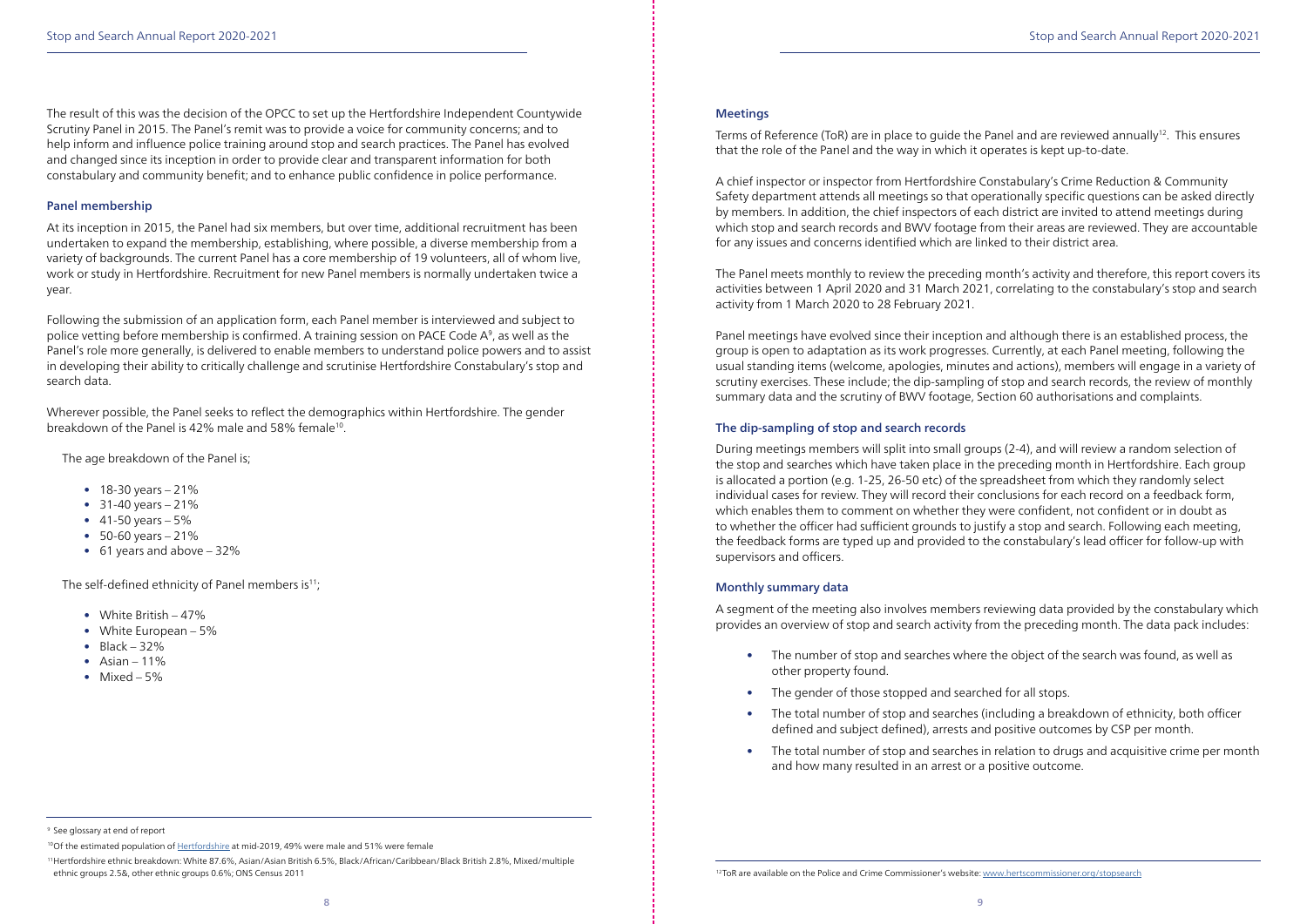#### Body worn video footage

During meetings in which individual CSPs are reviewed, the Panel review randomly selected BWV footage of stop and search encounters. The Panel are provided with the correlating stop and search record, before reviewing the footage. Each clip is assessed against a series of prompts, including whether the record reflects what they saw in the footage and whether the officer complied with procedures appropriately. Following a group discussion, Panel members make a decision as to whether they felt confident or not confident in the appropriateness of the search and of the conduct of the officer(s) concerned. Similar to the feedback forms from the dip-sampling of records, all feedback is collated and fed back to the constabulary, to be addressed with individual officers to support training and development.

#### Section 60 authorisations

In 2018, the Panel began reviewing Section 60 authorisations. During meetings the Panel review all Section 60s which were authorised by the constabulary in the previous month. Officers searching under Section 60 are not required to provide reasonable grounds for individual searches and therefore, there is no requirement for the Panel to scrutinise individual grounds. To ensure the Panel are able to fulfil their scrutiny function effectively, in line with the guidance under Code of Practice Code A and the Best Use of Stop and Search, the Panel are presented with the following:

It was agreed by the Panel that a Community Complaints Trigger<sup>13</sup> will be issued if the number of complaints for a particular district is higher than one per month, with the scrutiny Panel being given the option to do a further deep dive of these complaints. There have been no Community Complaints Triggers for the last year.

- Overview of the application made to a senior officer and the rank of the authorising officer.
- Details of how the authorisation was managed.
- Outline of how, and through what means, the use of the power was communicated to the public/local community before (where practicable) and after its authorisation.
- Summary of activity during the period concerned. For example, the number of stop and searches, details of items found and positive outcomes.

This year the Panel reviewed two Section 60 authorisations; both of which were authorised in Welwyn Hatfield and were related to the same location, incident and intelligence.

#### **Complaints**

In accordance with the Best Use of Stop and Search guidance, the Panel has agreed to have sight of any complaints made by the public about a stop and search event which has undergone investigation and resolution by the Professional Standards Department (PSD) and/or the Complaint Resolution and Service Improvement Team. Every six months the chief inspector of PSD attends a Panel meeting to provide a verbal update on the quantity and type of complaints made into their department. Additionally, the CRT provide a written update on the number of complaints made into the Police and Crime Commissioner's Office and through the Force Communications Room (FCR).

<sup>13</sup>The Community Complaints Trigger is a complaint policy that requires the police to explain to the community how the powers are being used if there is a large volume of complaints. This is in addition to the force complaints process. This allows for an independent review and ensures there is a response to any public concerns about stop and search activity in their community. More information about the Trigger can be found here - www.herts.police.uk/Information- and-services/About-us/Transparency/Stop-and-search/Community-complaints-trigger

To ensure the work and views of the Panel impact on the performance of officers on the ground, a full feedback loop has been developed. At the end of each meeting, feedback corresponding to all scrutiny activities identified above, is circulated to senior officers in the constabulary, including the chief inspectors of the Local Policing teams and PSD. This feedback is used to not only provide direct feedback to individual officers, but to also inform future training activities. In cases involving serious misconduct, procedures have been developed to enable the Panel to refer the incident directly into PSD.

A number of Panel members have also been active in other scrutiny roles in relation to police performance. Three of the current stop and search scrutiny Panel members sit on the Use of Force Panel which scrutinises the constabulary's use of force, including unarmed defence tactics, handcuffs and incapacitant spray.

Through the random dip-sampling of officer statements and BWV footage, the Panel looks at the appropriateness of the force used, providing feedback to the force and highlighting areas of concern or good practice. There is also representation on the constabulary's Coercive Powers Board meeting, which seeks to support organisational learning related to the use of coercive powers and the identification of any strategic, corporate and national issues that may impact on the achievement of the PCC's Community Safety and Criminal Justice Plan priorities.

As stipulated in the Best Use of Stop and Search, Panel members are provided with the opportunity to accompany police officers out on patrol. As part of the constabulary's Ride Along scheme, Panel members are given the opportunity to see 'real-life' stop and search encounters with frontline officers.

#### **Meetings during the coronavirus pandemic**

The Stop and Search panel was suspended at the beginning of the pandemic. As such there were no meetings in April or May 2020. When it became clear that in person meetings would not be possible for some time, virtual meetings were arranged. The panel have met virtually each month since June 2020 in order to continue their scrutiny role.

The virtual meetings have enabled the Panel to scrutinise data and to dip sample stop and search records. Due to challenges with regards to information governance it has not been possible for the Panel to review body worn video footage virtually.

Despite having missed meetings in April and May 2020, the Panel have dip sampled and scrutinised more records this year than they did the previous year. As this report notes they have also reviewed two Section 60 authorisations, received an update from the Professional Standards Department and engaged with chief inspectors from eight of the ten CSPs.

The Panel have also sought to develop and grow over the year with recruitment of eleven new Panel members, refresher training for members and a data session with the constabulary's Head of Performance.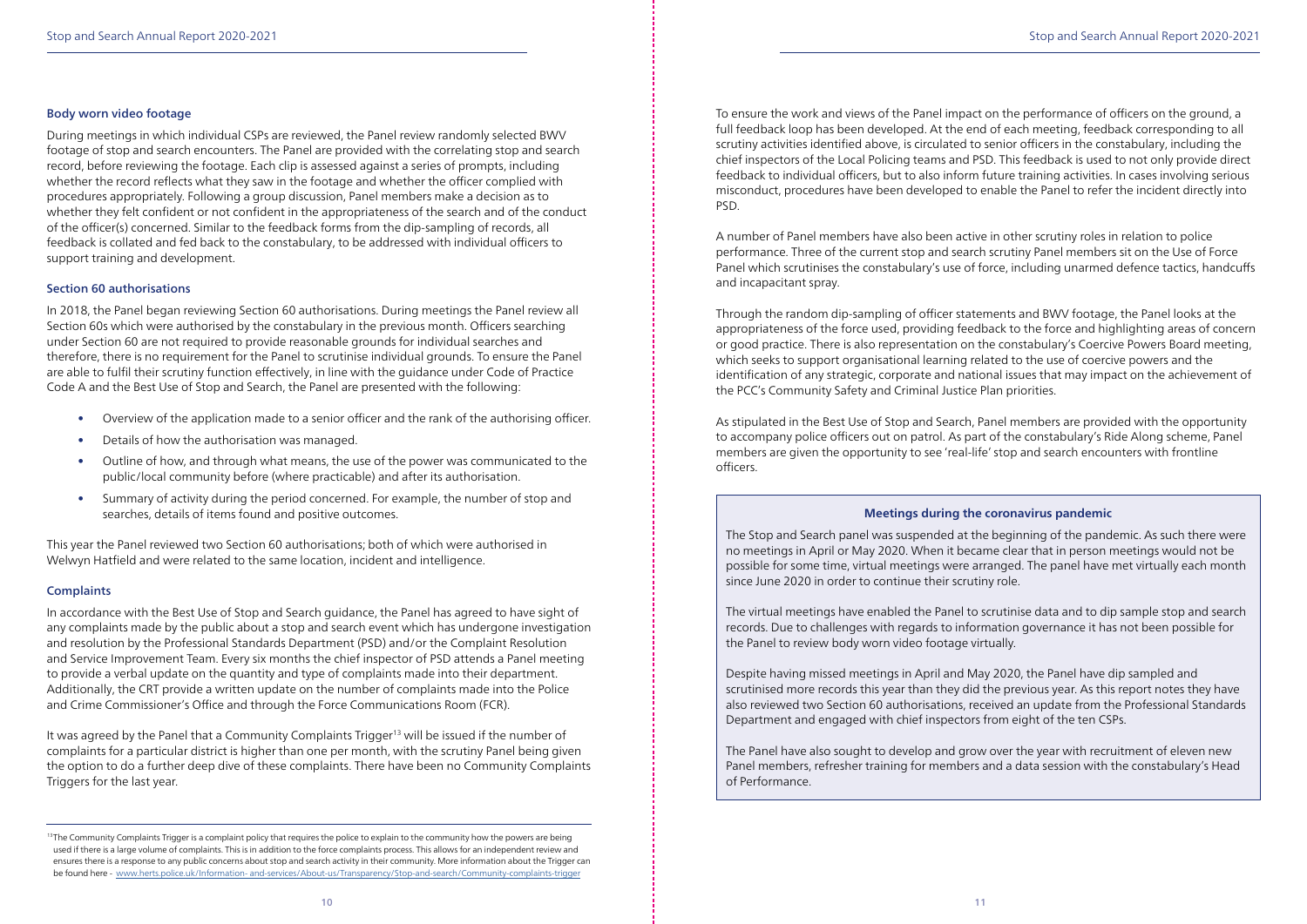

#### 6 Key Findings

<sup>14</sup>In comparison to other areas: Hampshire 4307 stop and searches were carried out between April 2019 - September 2019 with a stop to arrest ratio of 18%, West Midlands had 25,221 stop and searches carried out between April 2019 – March 2020 with a stop to arrest ratio of 13.6%.

#### Stop to arrest ratio

Hertfordshire Constabulary conducted 9,846 searches in 2020/21. Of these searches 1,007 resulted in an arrest, a percentage of 10.6. This is down from the previous year in which the force was able to reach a stop to arrest ratio of 13.5%.14

<sup>15</sup>Reporting of arrests rates have changed over time and therefore the data should be read with the awareness that we may not be comparing like for like data. In 2017/18 the guidance was changed and arrests were split to show arrest (as a result of items found) and arrest (not related to the stop). The latter is where nothing is found in the stop but an arrest takes place at the time of the stop e.g., due to warrant or public order. The data from 2018 onwards therefore only includes arrests where an illegal item was found during the search. In 2021 the Home Office guidance has updated and states that both types of arrests should again be classified as arrest. The panel will therefore use both types of arrests when reviewing data in 2021/22.

#### Figure. 1 Stop and Search in Hertfordshire between 2013 and 202115

<sup>16</sup>Reporting of arrests rates have changed over time and therefore the data should be read with the awareness that we may not be comparing like for like data. In 2017/18 the guidance was changed and arrests were split to show arrest (as a result of items found) and arrest (not related to the stop). The latter is where nothing is found in the stop but an arrest takes place at the time of the stop e.g., due to warrant or public order. The data from 2018 onwards therefore only includes arrests where an illegal item was found during the search. In 2021 the Home Office guidance has updated and states that both types of arrests should again be classified as arrest. The Panel will therefore use both types of arrests when reviewing data in 2021/22.

#### Figure 2: Stop and Search arrest ratio, 2013- 202116

The number of searches conducted per month has fluctuated between a low of 645 and a high of 1046, averaging 791 per month. The greatest number of stop and searches took place in May and June with over 1000 taking place each month.

Arrest rates have fluctuated between 8.4% and 13.8%, with the highest levels seen in September and October.

#### Figure. 3 Stop and Search positive outcome ratio (March 2019 – February 2021)



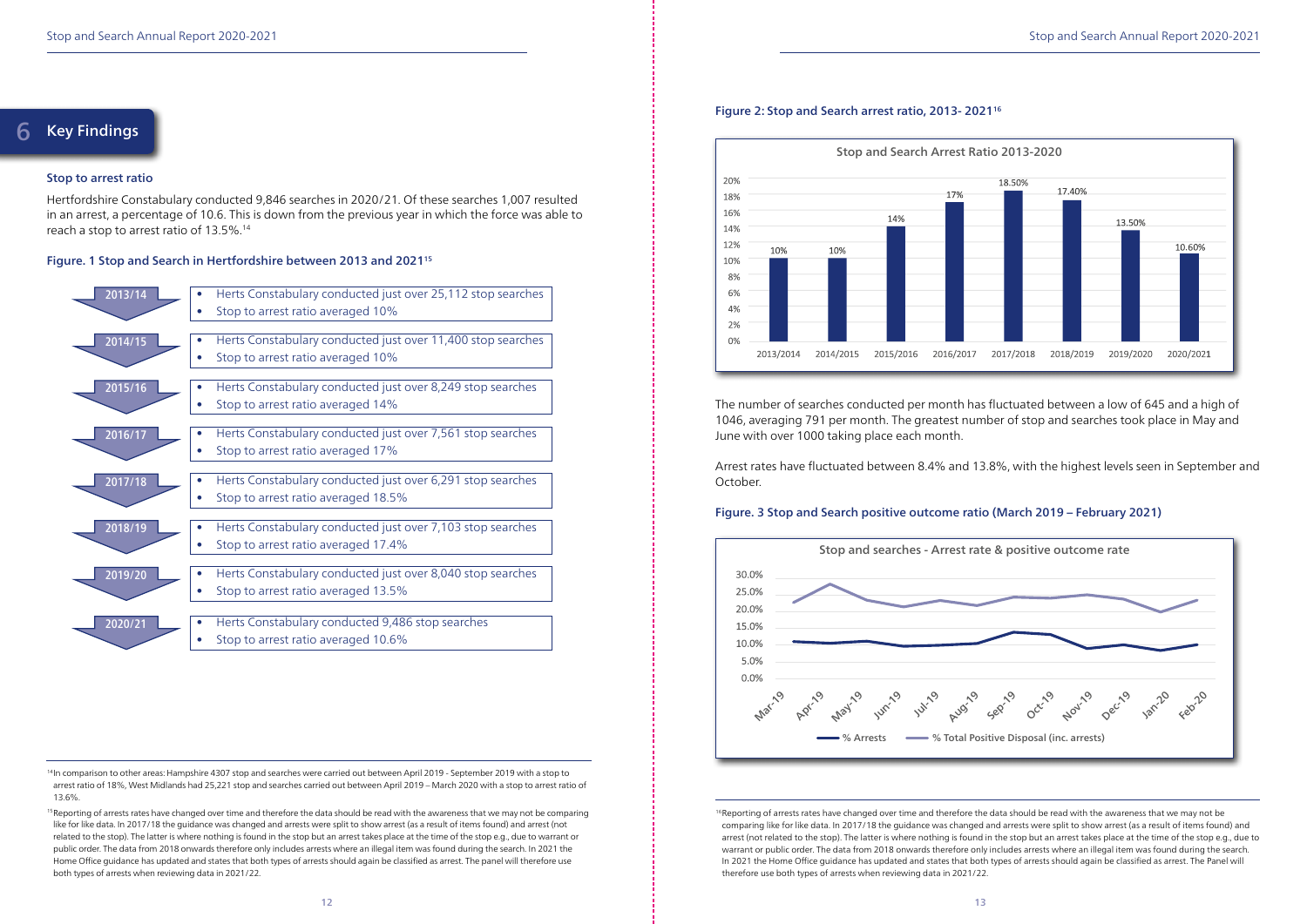| November - Stevenage and North Herts |  |  |
|--------------------------------------|--|--|
| December - Watford                   |  |  |
| January - Countywide data            |  |  |
| February – Dacorum and Three Rivers  |  |  |
| March – Countywide data              |  |  |

The average positive outcome rates for the year was 23.5%, down from 26.2% the previous year and from 31.2% the year before that. This is an area that the Panel remain concerned about and have looked to understand why the positive outcome rate continues to decline.

The percentage of positive outcomes<sup>17</sup> per search have also been disaggregated per CSP. Six CSPs saw a decline in average positive outcome rates compared to the previous year. Hertsmere, St Albans, Three Rivers and Welwyn Hatfield saw an increase in average positive outcome rates compared to the previous year.

#### Figure 4: Percentage of total positive outcome per CSP (per 1000 population) for the period 1 March 2020 to 28 February 2021 compared to the period 1 March 2019 to 29 February 2020

#### Stop and search records

In 2020/21 432 dip samples of stop and search records for Hertfordshire were assessed out of a possible 9486 (4.6%)18. The position of confidence in the stop and search forms currently sits at 72.2%, with 22.2% marked as not confident and 5.6% classified as unsure. This is a decline compared to the previous year where the Panel were confident in 87.7% of records.

There may be some explanations offered for the decline in confidence levels including the influx of new panel members who have challenged and honed the Panel's thinking. In discussions with the constabulary the Panel have heard about the number of new recruits coming through who perhaps need more support to ensure they write clear and concise grounds. The feedback the Panel gives may help to support their learning and the Panel have also been pleased to see officers requesting to observe the Panel and enhance their understanding of the public's perception of stop and search grounds. This is something the Panel would welcome more of over the next year. The Panel are considering areas they may wish to focus dip sampling of records on next year and one of these may be new officers in order to support with learning and development.



#### Figure 5: Confidence levels and data reviewed at the monthly meetings

Over the current year there has been a number of common trends identified during the dip-sampling of stop and search records. These include:

the cut and paste nature of these records it is often unclear as to why a search was justified

• The Panel have identified a number of records that talk about intelligence linking them to an individual without a note of what the intelligence is and how it is relevant. There have also been a number of records where the grounds have relied on the individual being a 'known'

- An increase in the number of cut and paste records and grounds in group searches. Due to for each individual in a group.
- The Panel noted that there was not enough narrative or clarity which led to them trying to piece together the events.
- drug user or being in a 'known crime hotspot'.
- were not confident in a record where the grounds read 'large group, smelled cannabis'.

• An increase in the number of stops and searches where the smell of drugs or admission of having smoked drugs has been the only grounds offered. There have been a number of records where the grounds have needed expanding in order to build a picture of why the officer felt the individual still had drugs in their possession. For example, the Panel found they



#### **Data reviewed in the monthly meetings**

| June - Countywide data               | November - Stevenage and North Herts |
|--------------------------------------|--------------------------------------|
| July - Welwyn Hatfield and Hertsmere | December - Watford                   |
| August - Countywide data             | January - Countywide data            |
| September - Countywide data          | February – Dacorum and Three Rivers  |
| October - Countywide data            | March - Countywide data              |

<sup>&</sup>lt;sup>17</sup>Positive outcomes, include arrests, as well as out of court disposals, such as community resolutions or conditional cautions, which negate the need for individuals to be formally processed through custody suites.

<sup>&</sup>lt;sup>18</sup>Dip sampling took place at ten meetings across the year. This was due to the April and May 2020 meetings not taking place due to Covid-19 restrictions.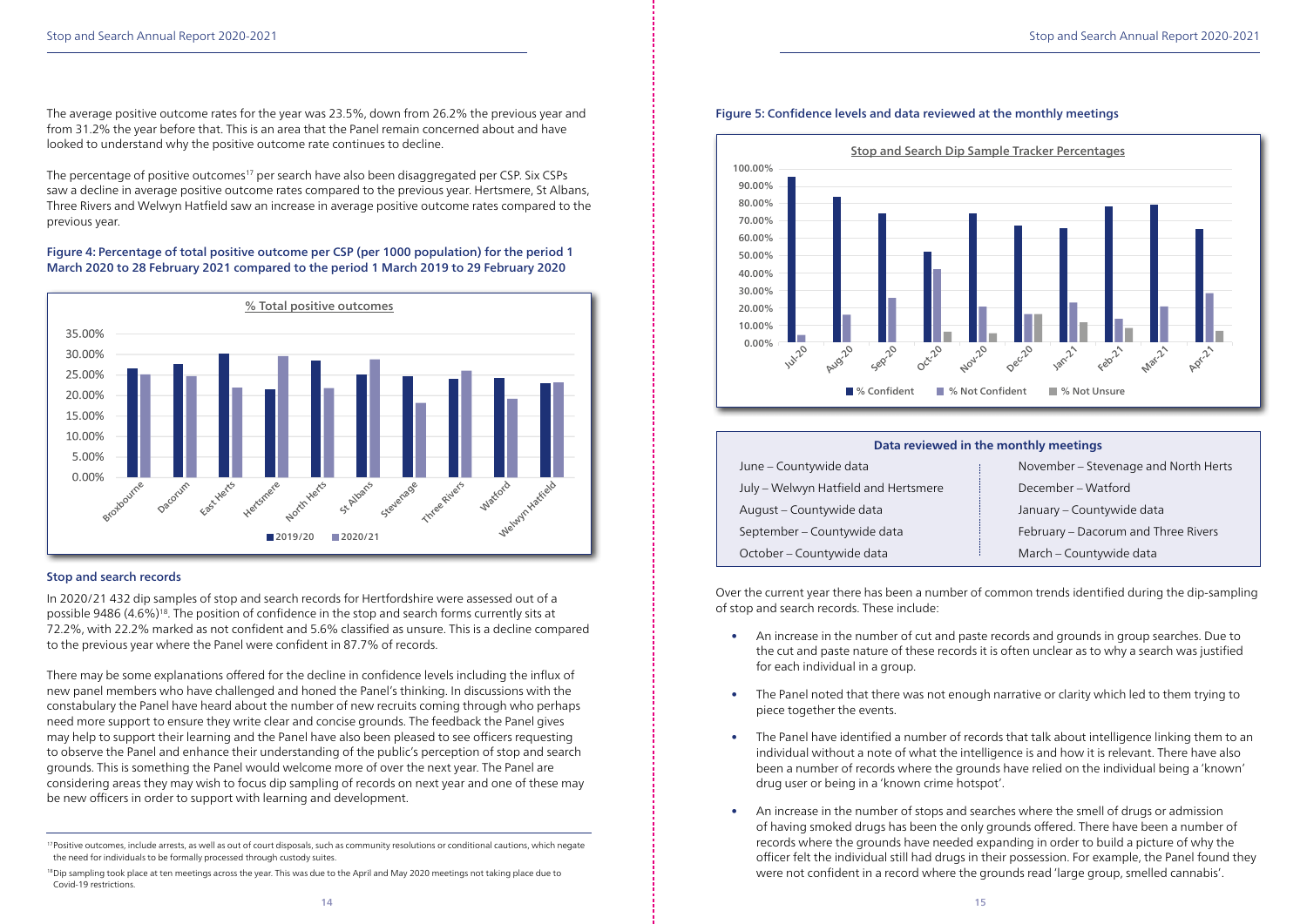The panel has also sought to recognise good practice and have identified these records to the relevant CSPs. These records have included where the narrative has been clear and concise or explained how the intelligence links to the individual(s).

#### Proportionality

The Panel have continued to take a keen interest in examining data relating to the proportionality of stop and searches by ethnicity over the course of 2020/21. The Panel have not yet been able to make any firm judgments relating to ethnicity, gender and age in Hertfordshire.

The Panel attended a data session in January 2021 led by the Head of Performance at the constabulary. Discussions were had around proportionality and the Panel shared a number of suggestions including:

- Exploring elements of disproportionality against each other. For example, age against ethnicity.
- Producing a heat/time map. For example, identifying time of day of stops against ethnicity or against positive disposal, or number of searches within a particular area such as the high street.
- Producing a breakdown of ethnicity vs number of positive disposals.

The Panel have raised their concerns around ethnic proportionality with the Coercive Powers Board who are exploring the area further.

16  $\overline{10}$  17 Due to the meetings being held virtually over the last 12 months as a result of the pandemic, it has not been possible for the Panel to review any BWV. The Panel have noted how beneficial they find BWV in scrutinising stop and search and are keen to include this in meetings as soon as they are back to meet face to face.

Cases dip sampled by the Panel where they did not feel confident in an officer's record have been reviewed to identify if there was any correlation between individuals' ethnicity and non-confidence in the grounds. In the period March 2020 to March 2021, there were 79 instances where the Panel did not feel confident in the officer's record. Of these instances, 78% involved individuals whom the officer identified as white, 10% involved individuals whom the officer identified as black and 9% whom the officer identified as Asian. This is lower than previous years and no patterns can be observed.

#### District deep-dives

Over the previous 12 months, the Panel has met with senior officers from eight of the districts across the county. On each occasion, the Panel were able to scrutinise a significant number of stop and searches from that area and report to the officers on any short-comings, concerns and to highlight good practice. Senior officers have fed back after the meeting regarding how they have discussed any issues raised or positive comments with their staff.

#### Body Worn Video (BWV)

In the last annual report, the Panel stated that they would like to review a purposeful sample size of BWV footage and that further recruitment to the Panel would support this.

#### **Case Study of a records the Panel were not confident in**

Male was seen speaking to the resident of (address redacted) who is known for drug dealing. The male exchanged with the resident for approximately one minute before leaving the address. Male was then seen on the HIGH STREET was detained for a S.23 search. The male is known to officers as he is a drug user.

#### **Case Study of a record the Panel were confident in and highlighted as a good practice example**

Hertfordshire police log reference [xxxxx] refers to a burglary where an offender was disturbed on [xxxxx road], Cheshunt. The offender (who had assaulted the home owner after stealing gold) had been described as a white male, 50-60 years old, approximately 6ft tall with short grey hair and wearing a blue surgical mask. He was believed to be wearing a black jacket (possibly north face) and dark trousers. He was seen to leave the address in the direction of [xxxxx], Cheshunt holding a plastic carrier bag. The subject was sighted by officers searching the area on [xxxxx], Cheshunt. This is approximately five minutes' walk from the offence location accessed via a nearby overbridge. The subject is a 68-year-old white male standing at around 6ft tall. He had short grey hair under his hoodie, a black jacket, and black gloves. He was wearing a blue surgical mask and carrying a plastic carrier bag.

#### **Case Study of a record the Panel were confident in and highlighted as a good practice example**

The male was seen in an area well known for drug use and supply. The time the male was stopped at fitted the times the supply of controlled substances was occurring. The vehicle was also seen during the national lockdown period (regarding Covid-19 restrictions), which requires only essential travel.

The male is very well known for drug use and supply and was recently dealt with for the supply of Class A.

Upon talking to the male, he was nervous, uncomfortable and evasive regarding what he was doing. He appeared to be lying regarding his actions. His mannerisms were 'twitchy' and he seemed like he had something to hide due to not being able to stay still.

The male stated that he had not been out at all in his vehicle that day. This was a clear lie as officers knew that the same vehicle had been driving in the area. He stated that he was the only one who had access to the vehicle.

There appeared to be drug paraphernalia visible in the vehicle – Rizla and small clingfilm pouches (commonly known to carry Class A).

The male was driving an expensive car and stated that he was not currently working. Where he was getting his source of income was suspicious.

Given all these factors the searching officer suspected there to be Class A substances either on his person or in the vehicle.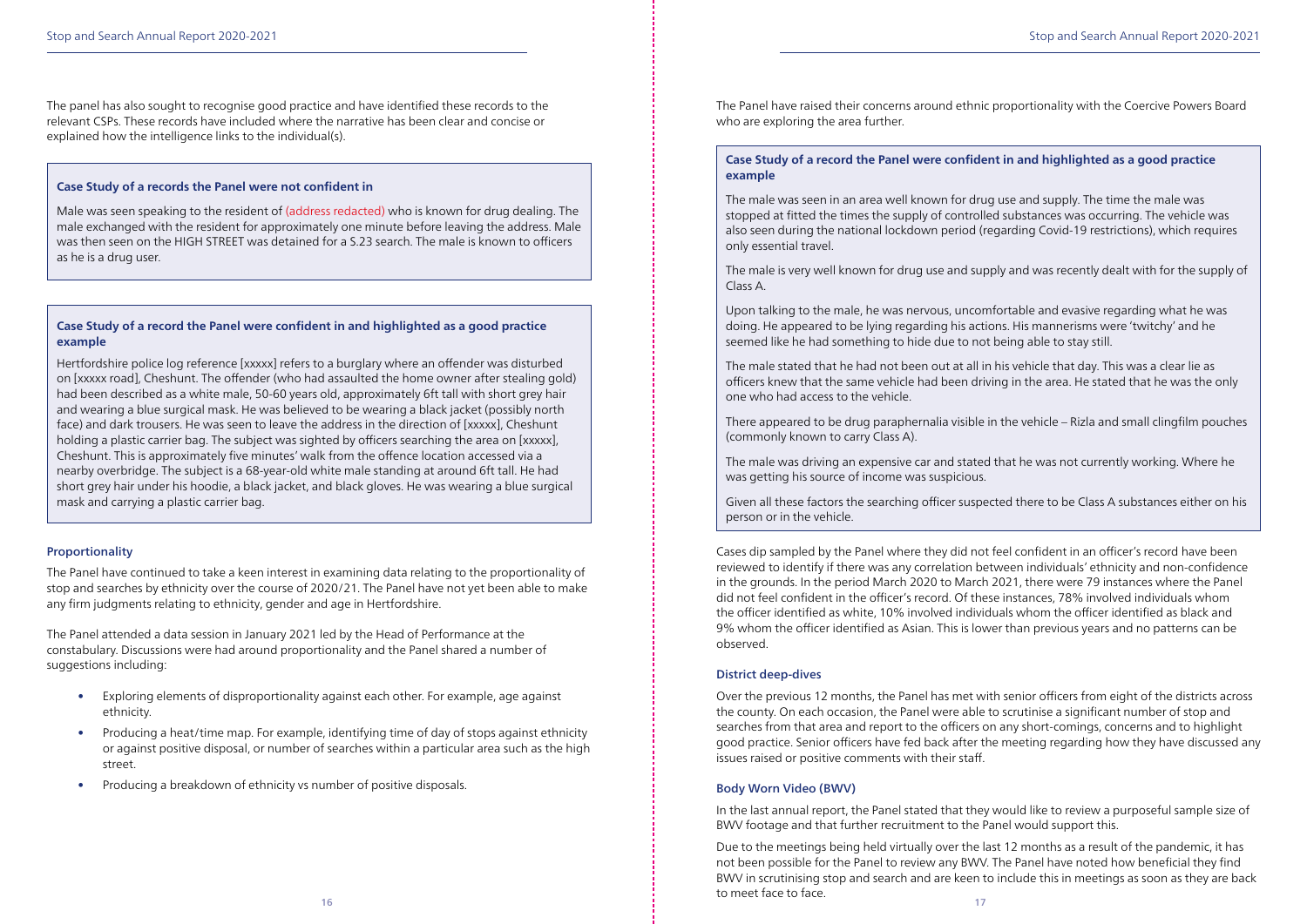7

#### Section 60s

Two Section 60s were reviewed by the Panel at their meetings between March 2020 and February 2021. These were both reviewed in the November 2020 meeting.

The Section 60 authorisations were both related to incidents over a weekend in Welwyn Hatfield.

#### **Complaints**

In 2020/21 the Panel were informed of all complaints about the conduct of stop and search received by the PSD. Under the new Police Regulations which came into law from 1 February 2020, all expressions of dissatisfaction are initially logged by the Hertfordshire OPCC Complaint Resolution and Service Improvement Team. Those meeting certain risk criteria (including stop and search) and any logged matters which cannot be resolved to the complainant's satisfaction, are referred to PSD for recording.

- Twenty-one complaints were made by the public into PSD between 1 April 2020 and 31 March 2021.
- Fourteen stop and search complaints were finalised by PSD between 1 April 2020 and 31 March 2021.
- Where learning has been identified in finalised complaints, the most common learning has been for officers to activate BWV at the earliest opportunity.
- There was no use of the community complaints trigger for 2020/21.
- To date there have been no complaints about the Stop and Search Panel.

- $\triangle$  The Panel have continued their scrutiny role throughout the pandemic, moving to very effective virtual meetings. In addition to the regular monthly meetings many of the Panel have also attended refresher training over the past 12 months and a data session with the Constabulary's Head of Performance.
- \* In 2020/21 432 dip samples of stop and search records for Hertfordshire were assessed out of a possible 9486 (4.6%). The Panel also reviewed two Section 60 authorisations. This is an increase of 31% compared to the previous year when 329 records were reviewed.
- $\triangleq$  Over the past year, there has been a significant amount of recruitment undertaken which resulted in eleven new Panel members recruited and trained. This has also resulted in a more diverse Panel membership with regards to age and ethnicity.
- v Strengthening the feedback to the Coercive Powers Board and escalating concerns such as declining positive disposal rates.
- $\triangleq$  Reviewing the role of the Vice Chair to include the responsibility of being the data Champion to ensure an appropriate focus on data and that items can be identified and escalated.
- $\triangleq$  Continuing to focus on proportionality and challenging the constabulary to provide an explanation where disproportionality exists.

### Key Achievements

| <b>Force</b>               | <b>Number of Stop &amp;</b><br><b>Searches conducted</b><br>(Monthly Average) | <b>Percentage</b><br>arrests | <b>Percentage</b><br>positive outcomes<br>(includes arrests) | Percentage<br><b>No Further</b><br><b>Action</b> |
|----------------------------|-------------------------------------------------------------------------------|------------------------------|--------------------------------------------------------------|--------------------------------------------------|
| <b>Avon &amp; Somerset</b> | 10246<br>(854)                                                                | 15%                          | 25%                                                          | 68%                                              |
| <b>Essex</b>               | 19625<br>(1635)                                                               | 10%                          | 25%                                                          | 74%                                              |
| Hampshire                  | 12408<br>(1034)                                                               | 12%                          | 31%                                                          | 69%                                              |
| <b>Hertfordshire</b>       | 9000<br>(750)                                                                 | 10%                          | 23%                                                          | 76%                                              |
| <b>Staffordshire</b>       | 5396<br>(450)                                                                 | 14%                          | 31%                                                          | 69%                                              |
| <b>Sussex</b>              | 8755<br>(730)                                                                 | 17%                          | 27%                                                          | 73%                                              |
| <b>Thames Valley</b>       | 21924<br>(1827)                                                               | 12%                          | 22%                                                          | 73%                                              |

Note: 6% of Avon & Somerset Stop and Searches were blank and had no outcome listed. 5% of Avon & Somerset Stop and Searches were blank and had no outcome listed. The figures above for these two forces do not include these blank records, positive outcomes or No Further Action for these forces, as such, the figures could be higher by up to 5 or 6%.

### 8 Appendix A: Comparison of Stop & Searches figures from Hertfordshire and other force areas from September 2020 – February 2021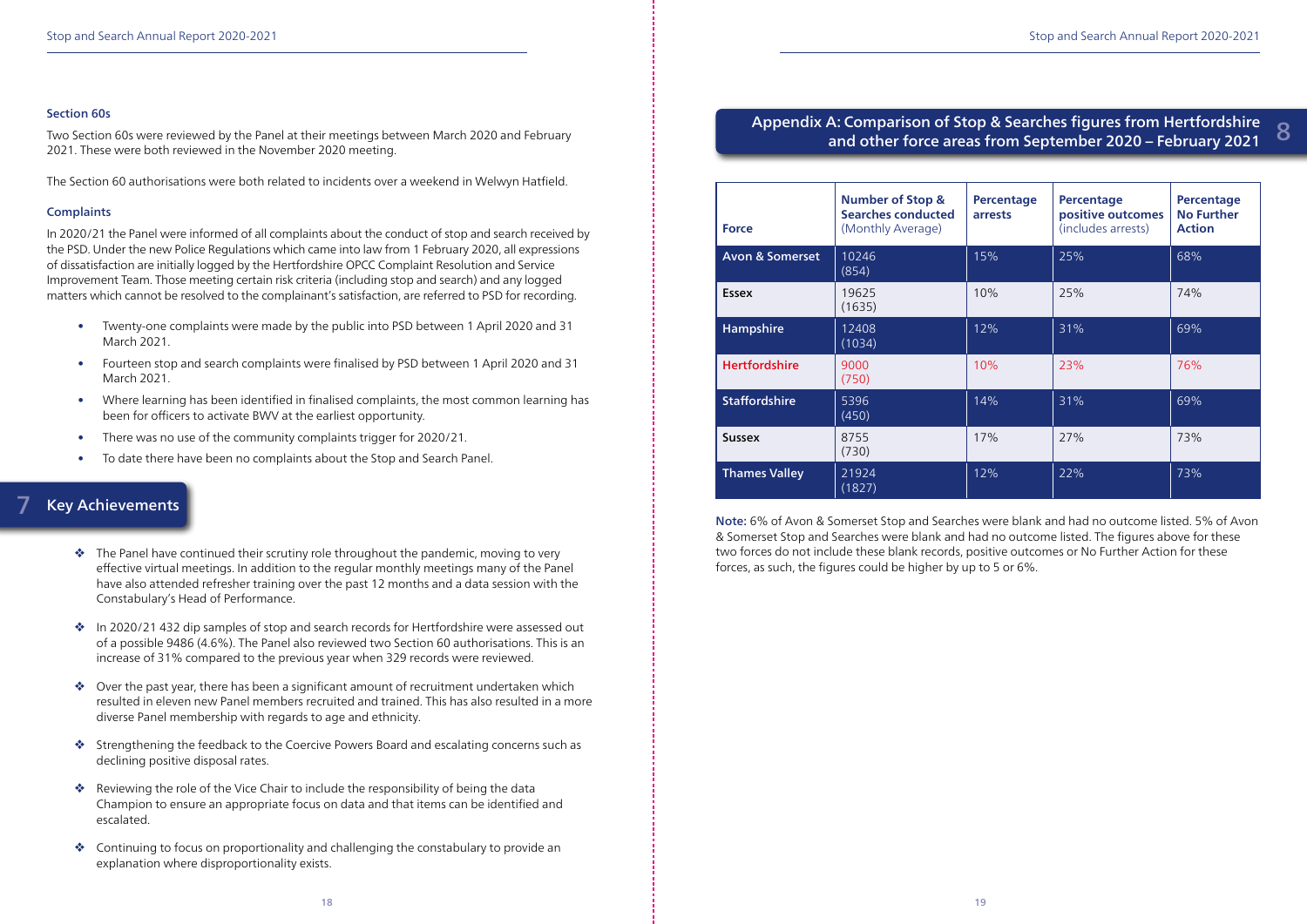### Appendix B: Progress Review **Contract Act and Service Contract Act and Service Contract Act and Service Contract Act of Terms**

| 2019/20 Recommendations |                                                                                                                                                                                                                                                                                             | <b>Progress Update</b>                                                                                                                                                                                                                                                                                        |
|-------------------------|---------------------------------------------------------------------------------------------------------------------------------------------------------------------------------------------------------------------------------------------------------------------------------------------|---------------------------------------------------------------------------------------------------------------------------------------------------------------------------------------------------------------------------------------------------------------------------------------------------------------|
| 1.                      | Further recruitment for 2020/21, to<br>increase the size of the Panel and ensure<br>greater resilience if members are unwell<br>or unable to attend. Whilst recruiting<br>the Panel will continue to ensure a<br>diverse membership.                                                        | Over the past year there have been six resignations<br>from the Panel due to work or personal circumstances.<br>There has been a significant amount of recruitment<br>undertaken which means the Panel finishes the<br>year with 19 core members. Demographics of Panel<br>members can be found in Section 7. |
| 2.                      | To increase the number of BWV<br>incidents reviewed over the next 12<br>months using a purposeful sample<br>size to include individual and group<br>searches. It is hoped that an increase in<br>the membership of the Panel will enable<br>more BWV footage to be viewed over<br>the year. | It has not been possible for the Panel to review BWV<br>footage over the last year due to the pandemic and<br>moving to virtual meetings.<br>The Panel remain committed to increasing the amount<br>of BWV footage they review and have a plan to<br>resume activity when restrictions allow.                 |
| 3.                      | Commission further research and<br>undertake sophisticated modelling to<br>get a better picture of proportionality<br>rates around age, gender and ethnicity<br>in Hertfordshire (see Section 9 for<br>further information).                                                                | This research is currently being undertaken by<br>the constabulary's Organisational Learning team.<br>Some early insight has already been shared with<br>the Panel and research is ongoing.                                                                                                                   |
| 4.                      | Increase the public's awareness of<br>the scrutiny Panel through effective<br>and regular engagement with<br>community groups across the county.                                                                                                                                            | It has not been possible for the Panel to carry out<br>the community engagement activity they had<br>hoped to due to the pandemic and restrictions<br>over the past 12 months. This remains a priority<br>for 2021/22.                                                                                        |
| 5.                      | Ensure that a senior police officer in<br>each of the districts attends a Panel<br>meeting during the next 12 months.<br>This is part of a broader feedback<br>process around stop and search with<br>the independent Panel having an<br>important role.                                    | Chief inspectors have attended from eight of<br>the ten districts; Hertsmere, Welwyn Hatfield,<br>Broxbourne, Stevenage, North Herts, Three Rivers,<br>Dacorum and Watford.<br>All but St Albans and East Herts who are planned<br>for early 2021.                                                            |
| 6.                      | Conduct a deeper review into<br>positive outcome rates to identify<br>reasons why all districts saw a<br>decline over the last 12 months.                                                                                                                                                   | The Panel have completed graphs to show<br>performance for each CSP over the past 12<br>months in order to identify specific areas of<br>concern.                                                                                                                                                             |
|                         |                                                                                                                                                                                                                                                                                             | The Panel also attended a data session to explore<br>these areas further with the Head of Performance<br>at the constabulary.                                                                                                                                                                                 |

| <b>Terms</b>                                                        | <b>Acronym</b><br>(if applicable) |                                                                                                                     |
|---------------------------------------------------------------------|-----------------------------------|---------------------------------------------------------------------------------------------------------------------|
| <b>Best Use of Stop</b><br>and Search                               | <b>BUSSS</b>                      | The best us<br>the Home 9                                                                                           |
| <b>Body Worn</b><br><b>Video</b>                                    | <b>BWV</b>                        | The scheme<br>create grea<br>involvemen                                                                             |
|                                                                     |                                   | The camera<br>evidence.                                                                                             |
| <b>Complaint</b><br><b>Resolution Team</b>                          | <b>CRT</b>                        | Complaints<br>by the Com<br>be handled<br>attempt to<br>to be forma<br>to its nature<br>Standards D<br>handle all t |
| <b>Community</b><br><b>Safety</b><br>Partnership                    | CSP                               | Community<br>representat<br>and rescue<br>'responsible<br>together to<br>help people                                |
| <b>Force</b><br><b>Communications</b><br><b>Room</b>                | <b>FCR</b>                        | The Force C<br>emergency<br>deploying r                                                                             |
| <b>Police &amp; Crime</b><br><b>Commissioner</b>                    | PCC                               | The role of<br>the police t<br>policing.                                                                            |
|                                                                     |                                   | PCCs aim to<br>police servi                                                                                         |
| Police &<br><b>Criminal</b><br><b>Evidence Act</b><br><b>Code A</b> | PACE Code A                       | <b>PACE Code</b><br>persons and<br>make a reco                                                                      |
| <b>Positive</b><br><b>Outcome</b>                                   |                                   | Positive out<br>disposals, s<br>cautions, w<br>processed t                                                          |

#### **Description**

se of stop and search scheme was announced by Secretary in 2014.

e introduced a number of measures designed to ater transparency, accountability and community it in the use of stop and search powers.

as officers wear to capture both video and audio

about Hertfordshire Constabulary are initially mplaint Resolution Team (CRT). If a complaint can outside of Schedule 3 of legislation the CRT will service recover the complaint. If a complaint needs ally recorded within Schedule 3 of legislation due re then it will be forwarded to the Professional Department in Hertfordshire Constabulary who will these matters.

y Safety Partnerships are made up of tives from the police, Local Authorities, fire authorities, health and probation services (the e authorities'). The responsible authorities work protect their local communities from crime and to e feel safer.

Communications Room is responsible for taking and non-emergency calls, recording crime and resources to incidents

 $F$  the PCC is to be the voice of the people and hold to account. They are responsible for the totality of

to cut crime and deliver an effective and efficient ice within their force area.

A covers police powers to stop and search d vehicles and the requirements for officers to ord of a stop or encounter.

tcomes, include arrests, as well as out of court such as community resolutions or conditional vhich negate the need for individuals to be formally through custody suites.